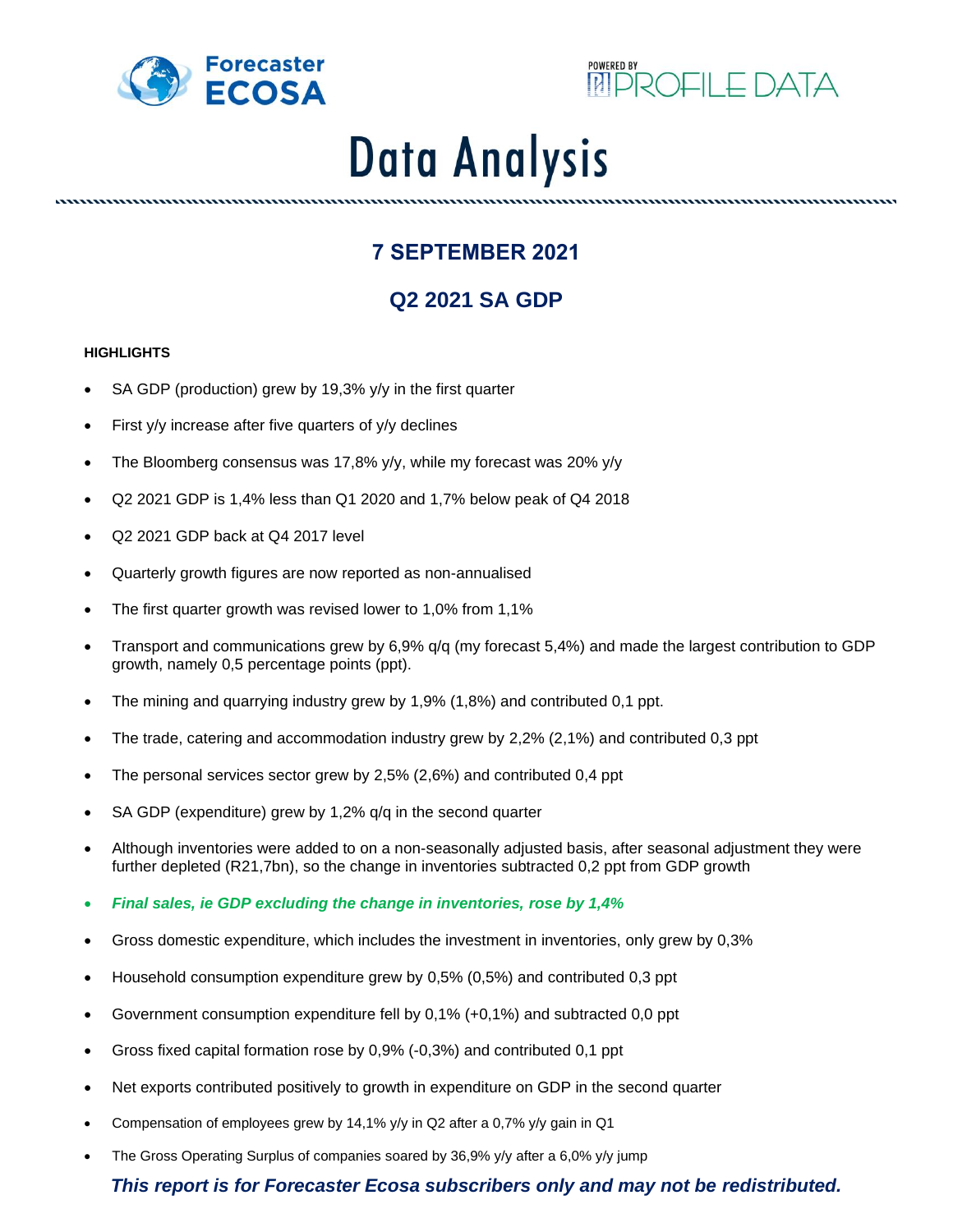



# **Data Analysis**

#### **1. GDP Expenditure Measure**

As I reported in the first quarter 2021 Quarterly Bulletin, the impact of national lockdowns due to the Covid-19 pandemic was unprecedented, but the headline 7,1% plunge in gross domestic product (GDP) overstated the collapse, as final demand, that is GDP less the change in inventories, only fell by 4,5%. This is in line with the 4,5% drop in real household income, but unfortunately neither of these very important indicators of "real" economic activity were reported on by the media, so the broader public is unaware of the true state of affairs. Businesspeople on the other hand see robust demand, which had to be met by drawing down inventories to record low levels, so they are boosting orders and that is starting to be reflected in the surge of imports with full containers imported climbing by 29% y/y in March 2021.

Although businesses added to inventories on a non-seasonally adjusted basis in the second quarter, after seasonal adjustment we had the fourth consecutive quarter of inventory depletion. The inventory addition in the second quarter 2020 was "involuntary" as the liquor industry still had to process the wine crop, but could not legally sell it, so it had to be added to inventories.



#### Exports increased by 4,0% in Q2: 2021

Component growth rates. Q2: 2021 compared with Q1: 2021 (constant 2015 prices, seasonally adjusted)



#### **1. GDP Production Measure**

The 43,0% y/y surge in exports, the 18,6% y/y increase in imports and more robust internal trade was reflected in the 23,2% y/y jump in the transport and communication sector, which was the strongest performer on a quarterly basis. This sector unfortunately would have been the sector most affected in the third quarter by the July insurrection and the Transnet cyber attack.

#### *This report is for Forecaster Ecosa subscribers only and may not be redistributed.*